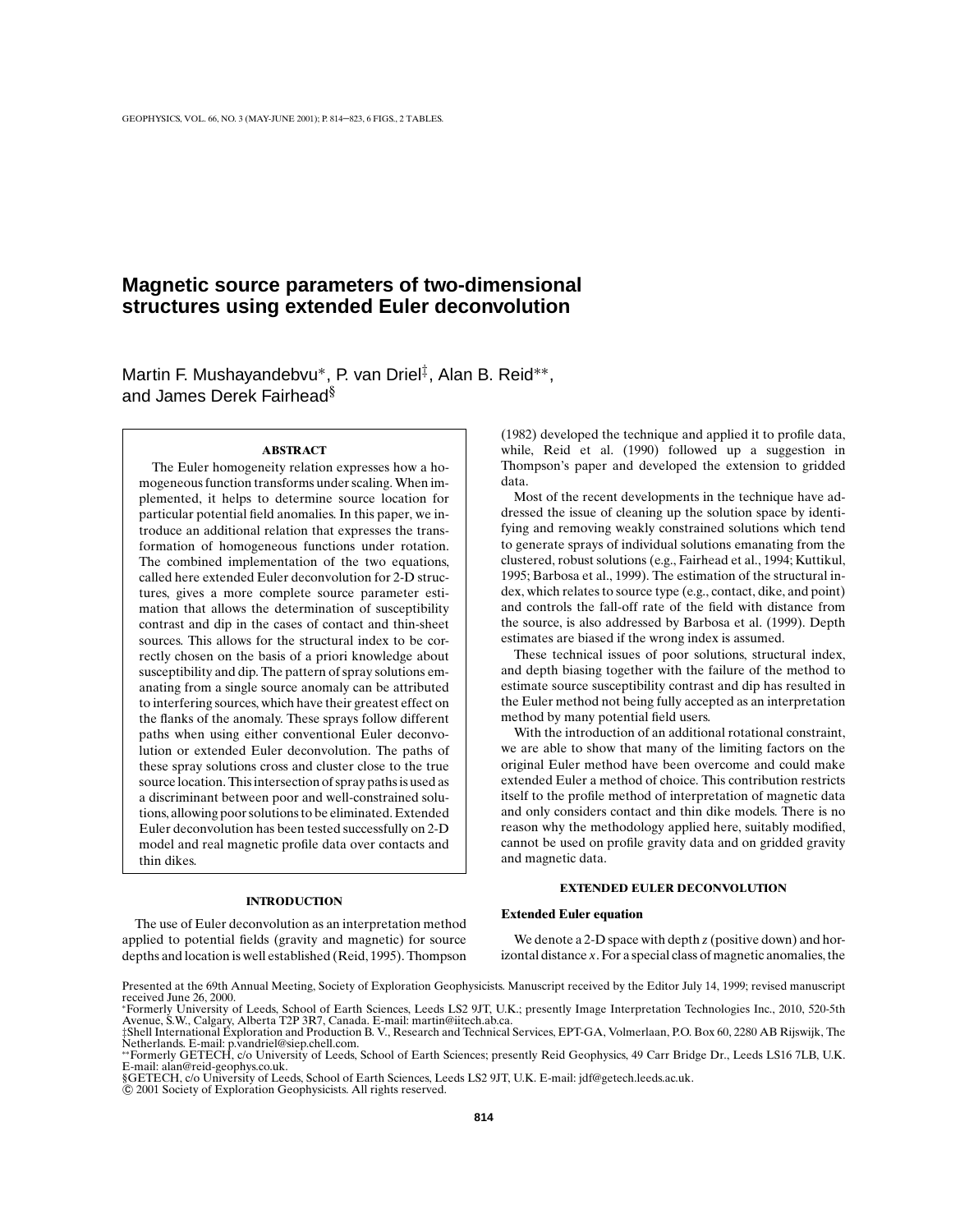potential is a homogeneous function of order *n* of the distance *r*; where  $r^2 = z^2 + x^2$  in the 2-D plane. Under scaling  $r \rightarrow e^{\lambda}r$ , which transforms the potential  $\overline{M} \to e^{-n\lambda} M$  so that  $\overline{M}$  satisfies

$$
(x - x_o)\frac{\partial M}{\partial x} + (z - z_o)\frac{\partial M}{\partial z} = -NM.\tag{1}
$$

This equation is the 2-D Euler equation, with *N* defined as the structural index. If the structural index of the source is known, its depth and location  $(x_o, z_o)$  can be determined.

When homogeneous functions are also invariant under rotations  $r \to e^{i\lambda}r$ , they transform the potential  $M \to e^{-ni\lambda}M$ . This invariance leads to

$$
(x - x_o) \frac{\partial M}{\partial z} - (z - z_o) \frac{\partial M}{\partial x} = 0.
$$
 (2)

As an example, for fields which decay from source as

$$
M(x - x_o, z - z_o) = \frac{C}{r^N},\tag{3}
$$

where *C* is a constant associated with the physical properties of the source and  $r^2 = (x - x_o)^2 + (z - z_o)^2$ , the gradients of the fields are

$$
\frac{\partial M}{\partial x} = -N(x - x_o) \frac{C}{r^{N+2}} = -NM \frac{(x - x_o)}{r^2}, \quad (4)
$$

$$
\frac{\partial M}{\partial z} = -N(z - z_o) \frac{C}{r^{N+2}} = -NM \frac{(z - z_o)}{r^2}.
$$
 (5)

Hence, multiplying equation (4) by  $(x - x<sub>o</sub>)$  and equation (5) by (*z* − *zo*) and adding gives the Euler equation. Multiplying equation (4) by  $(z - z_o)$  and equation (5) by  $(x - x_o)$  and subtracting gives the rotational constraint. We show that for particular solutions this leads to equations that allow one to solve for additional source parameters such as dip and susceptibility.

#### **Magnetic contact**

The equations for the magnetic field (*M*) and its associated derivatives for a contact extending to depth with its top edge at (*xo*, *zo*), are given by Nabighian (1972). For the derivatives,

$$
\frac{1}{\alpha} \frac{\partial M}{\partial z} = \frac{(x - x_o)\cos(\beta) + (z - z_o)\sin(\beta)}{r^2}
$$
 (6)

and

$$
\frac{1}{\alpha} \frac{\partial M}{\partial x} = \frac{(x - x_o) \sin(\beta) - (z - z_o) \cos(\beta)}{r^2},\qquad(7)
$$

where  $\alpha = 2KFc \sin(d)$ ,  $\beta = 2I - d - 90°$  for the total field anomaly, and  $r^2 = (z - z_o)^2 + (x - x_o)^2$  with *K* the susceptibility contrast at the contact, *d* the local dip, *F* the magnitude of the earth's magnetic field,  $c = 1 - \cos^2(i) \sin^2(A)$  for *i* the ambient field inclination and *A* the angle between the magnetic north and the *x*-axis, and  $tan(I) = tan(i)/cos(A)$ . Substituting these into equations (1) and (2) leads to

$$
(x - x_o) \frac{\partial M}{\partial x} + (z - z_o) \frac{\partial M}{\partial z} = \alpha \sin(\beta) \tag{8}
$$

and

$$
(x - x_o) \frac{\partial M}{\partial z} - (z - z_o) \frac{\partial M}{\partial x} = \alpha \cos(\beta). \tag{9}
$$

Equations (8) and (9) are extensions of the Euler equation for the magnetic contact, which theoretically has a structural index of zero.

Equation (8) is implemented by Reid et al. (1990), who solve for the right-hand side of the equation as an offset whose value combines amplitude, strike, and dip effects. By also implementing equation (9), the right-hand sides of the two equations now give two equations with two unknowns; hence, one can solve for  $\alpha$  and  $\beta$ . If the geomagnetic field strength and its inclination and declination are known, one can solve for the dip of the contact and the susceptibility, assuming there is no remanent magnetization. Solving equations (8) and (9) jointly for the least-squares estimates of the source location using the Moore– Penrose inversion (Lawson and Hanson, 1974) or equivalent techniques puts additional constraints on the Euler solutions.

## **Thin dike**

The equation for the magnetic field of a thin dike extending to depth with its top edge at  $(x_0, z_0)$  is the horizontal derivative of the field for a magnetic contact (Nabighian, 1972) and is given by

$$
\frac{M}{\alpha} = \frac{(x - x_o)\sin(\beta) - (z - z_o)\cos(\beta)}{r^2},\qquad(10)
$$

with  $\alpha$  now equal to  $2KFct \sin(d)$  where *t* is the thickness of the dike. The other terms have the same definitions as for the magnetic contact. The derivatives are

$$
\frac{1}{\alpha} \frac{\partial M}{\partial x}(x, z)
$$
  
= 
$$
\frac{-2(x - x_o)[(x - x_o)\sin(\beta) - (z - z_o)\cos(\beta)]}{r^4}
$$
  
+ 
$$
\frac{\sin(\beta)}{r^2},
$$
 (11)

$$
\frac{1}{\alpha} \frac{\partial M}{\partial z}(x, z)
$$
  
= 
$$
\frac{-2(z - z_o)[(x - x_o)\sin(\beta) - (z - z_o)\cos(\beta)]}{r^4}
$$
  

$$
-\frac{\cos(\beta)}{r^2}.
$$
 (12)

Substituting these into equations (1) and (2) gives

$$
(x - x_o)\frac{\partial M}{\partial x} + (z - z_o)\frac{\partial M}{\partial z} = -M \tag{13}
$$

and

α

$$
(x - x_o) \frac{\partial M}{\partial z} - (z - z_o) \frac{\partial M}{\partial x} = -\frac{\alpha}{r^2} [(x - x_o) \cos(\beta) + (z - z_o) \sin(\beta)] = -V.
$$
 (14)

Equation (13) is the conventional Euler equation for a thin dike with a structural index of 1. Interestingly in equation (14) *V* is the vertical gradient of the magnetic field from the magnetic contact [equation (6)]. Since *V* is not known, equation (13) is used to determine the source location, and equation (14) is then used to determine *V*.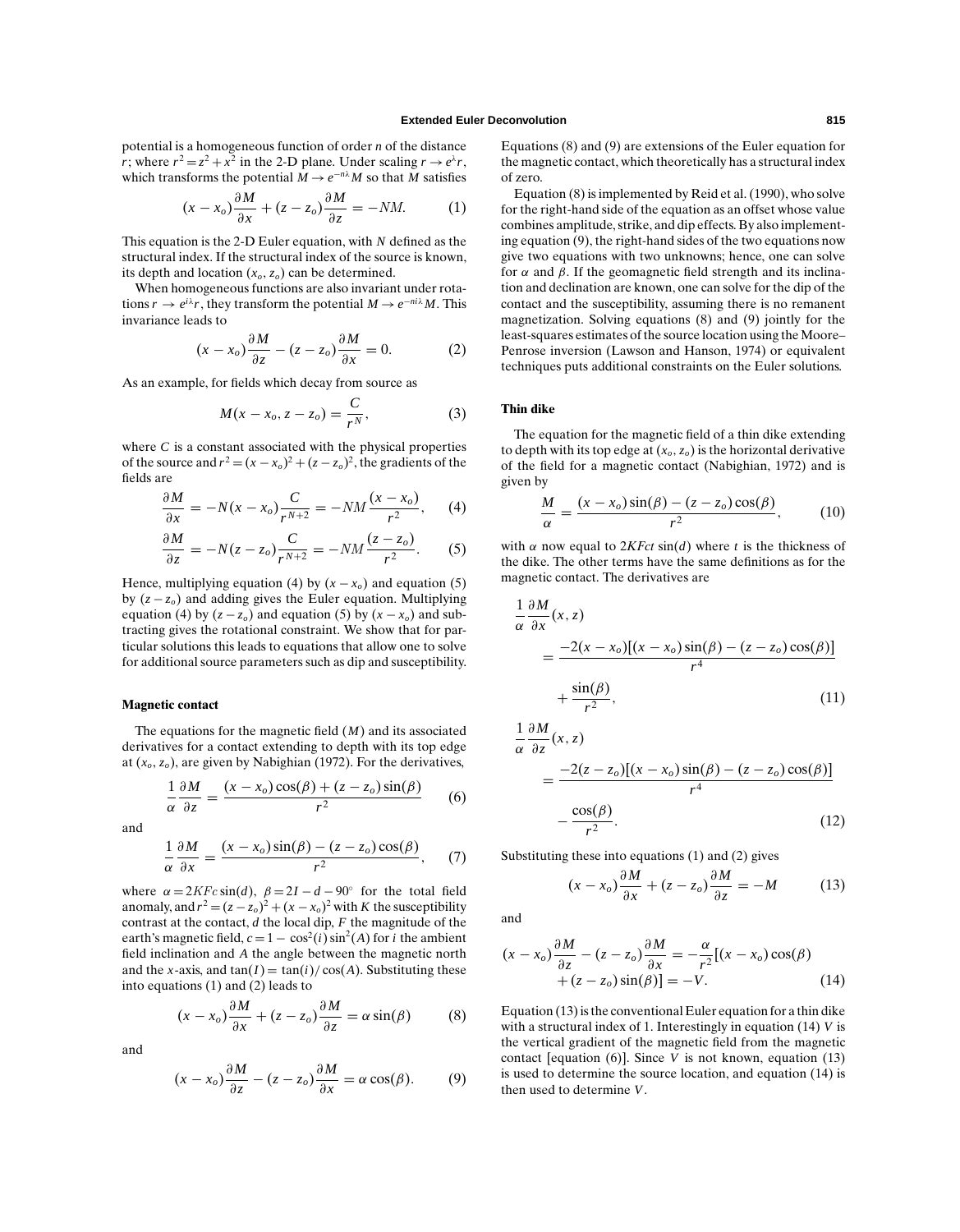## **816 Mushayandebvu et al.**

Its easy to show that

$$
M^2 + V^2 = \frac{\alpha^2}{r^2},
$$
 (15)

$$
(z-zo)V + (x-xo)M = \alpha \sin(\beta),
$$
 (16)

$$
(x - xo)V - (z - zo)M = \alpha \cos(\beta).
$$
 (17)

Thus, the dip and the product of the susceptibility contrast and the thickness can be determined if the field strength and inclination are known and assuming there is no remanent magnetization. Since *M* and *V* are the horizontal and vertical derivatives, respectively, of the field over an equivalent contact coinciding with the dike, equations (16) and (17) show the same relationships as equations (8) and (9), the extended Euler equations for a magnetic contact.

## **SOLUTION STRATEGY AND MODEL STUDIES**

The methodology for the implementation of Euler deconvolution is described well by Reid et al. (1990); extended Euler deconvolution follows the same approach. Application of extended Euler deconvolution is illustrated using isolated dipping magnetic contact and thin dike models. These give exact solutions from all data windows for the source location, the dip, the susceptibility or the product of the susceptibility, and the thickness for the case of the dike, independent of the window size (e.g., Figure 1 and Table 1).

Extended Euler deconvolution has also been implemented successfully on models with interfering sources—for example, thick dikes (Figure 2) which are taken to represent close contacts and multiple dikes (Figure 3). The synthetic anomalies are not contaminated with noise. In the figures, unless stated otherwise in the caption, all Euler source locations below the surface are presented. A structural index of 0 is used for the contact and 1 for the dike models. Though the source characteristics are well estimated at points where there is a tight clustering of Euler solutions, the figures illustrate the typical spraying of solutions because of source interference effects, window location relative to the anomaly, etc. The interference effects for the close contacts (dike 2, Figure 2) result in shallower depth and less steep source dip estimates than the true model, with susceptibility contrasts still well estimated.

A number of techniques are available to distinguish between robust and poorly constrained Euler solutions, e.g., applying an acceptance criterion based on the scatter in the estimated depths (Thompson, 1982), applying a Laplacian filter to limit the Euler method to portions of the grid which show significant curvature (Fairhead et al., 1994), using the positive curvature of the analytic signal as an acceptance criterion (Kuttikul, 1995), and only selecting solutions that produce the best fit to known quantities, such as a combination of the anomaly and its gradients (Barbosa et al., 1999). Extended Euler deconvolution allows a further technique for removing the poorly constrained solutions.

For a contact, the spraying of Euler solutions emanating from the true source location follows different paths, depending on whether equation (8) (conventional Euler), equation (9) (the rotational constraint), or both are used to invert the source



FIG. 1. Total magnetic field and gradients over a contact and a thin dike with the associated models derived from extended Euler deconvolution [solid—total field (*T* ); dashed and dotted—horizontal gradients (*H*); dashed—vertical gradients (*V*)]. Geomagnetic field characteristics: 50, 000 nT field strength, inclination 60◦. Susceptibility contrasts are given in Table 1.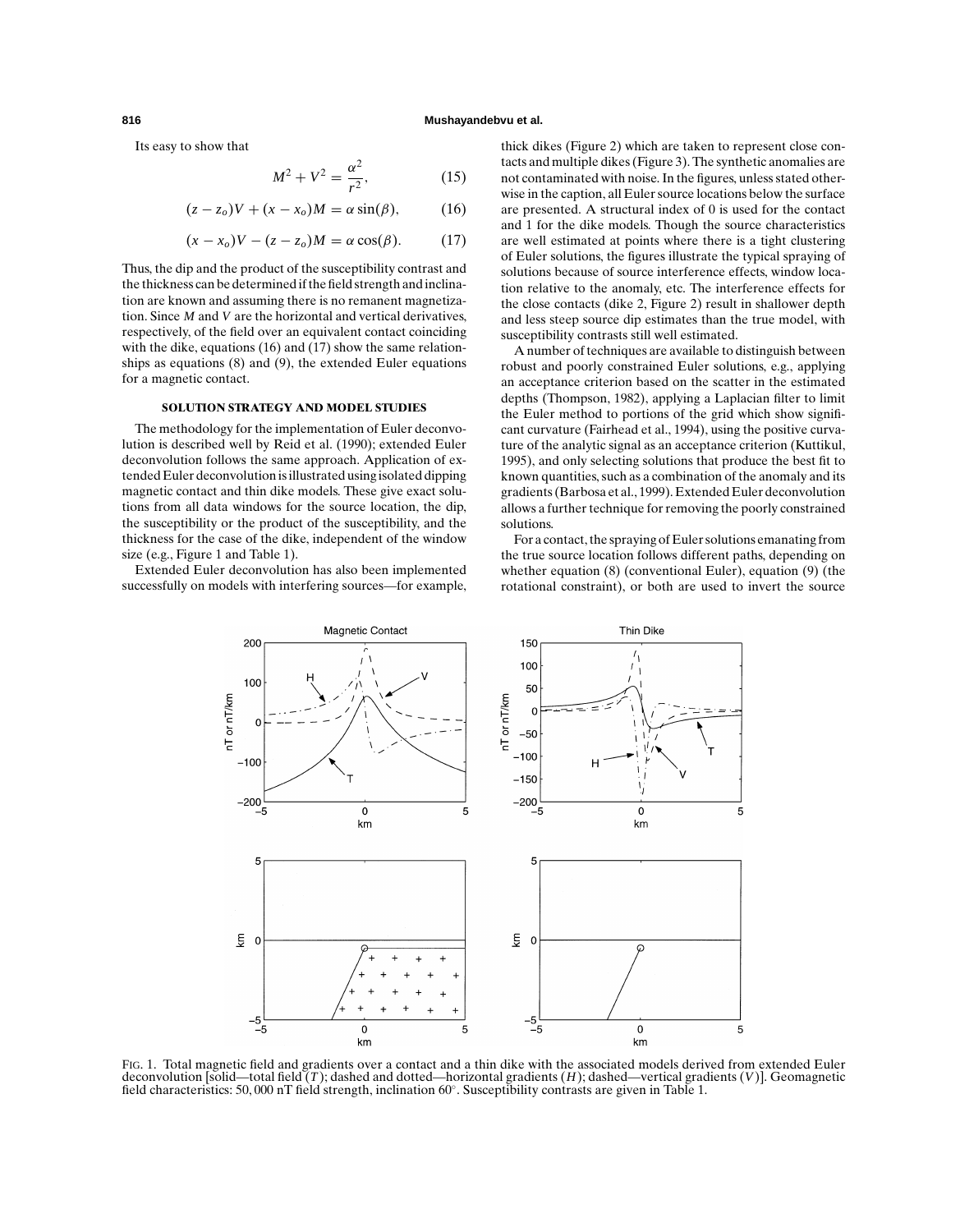location. The solutions cluster tightly, and the spray paths cross close to the source location. In this way, when the intersection of these paths is determined, the spray is reduced drastically. This approach removes the sprays as demonstrated in Figure 2 by accepting only solutions from equation (8) by itself and equations (8) and (9) simultaneously, which agree at some acceptance level. A similar approach is used to clean out the spraying for thin dikes (Figure 3).

A step-by-step description of the implementation procedures is summarized below, and Table 1 summarizes the results obtained. An Euler window of 10 points (i.e., 450 m long) was used. The errors obtained depend on the degree of cleaning out of the sprays and are quoted as  $\pm 1$  standard deviation.

The determination of the structural index in the case of contacts and prisms depends on the knowledge of the dip and the susceptibility. Extended Euler deconvolution allows for the structural index to be correctly chosen on the basis of a priori knowledge about the susceptibility and the dip.

**Implementation procedure for contacts.—**For a given window, first use conventional Euler deconvolution, with a structural index  $N = 0$  to solve equation (8) by a least-squares method for source location  $(x_0, z_0)$ . Let depth $1 = z_0$ . Figure 2f shows conventional Euler deconvolution solutions.

Second, use extended Euler deconvolution to solve equations (8) and (9) simultaneously for source location  $(x_0, z_0)$ ,  $\alpha$ , and  $\beta$  which allows the determination of dip and susceptibility contrasts. The value  $z<sub>o</sub>$  now equals depth2. Figures 2c–e show extended Euler deconvolution solutions.

Finally Compute the relative difference in depth,  $[(\text{depth2} - \text{depth1}))/\text{depth2}] \times 100\%$ . If the difference is less than the acceptance level chosen by the user (e.g., 10%), depth2, dip, and susceptibility are kept; otherwise, they are rejected. Figures 2g–i show extended Euler deconvolution solutions after cleaning out the solution space.

**Implementation procedure for thin dikes.—**For a given window, first use conventional Euler deconvolution with a structural index  $N = 1$  to solve equation (13) by a least-squares method for source location  $(x_o, z_o)$ . Let depth $3 = z_o$ . Figure 3c shows conventional Euler deconvolution solutions.

Second, Knowing  $(x_o, z_o)$ , use equation (14) to solve for *V*, the vertical gradient of the equivalent contact.

Third, solve Equations (15) and (16) or (17) simultaneously for  $\alpha$  and  $\beta$ , which allows for the determination of dip and susceptibility contrasts  $\times$  thickness product of the thin dike. Figures 3d,e show extended Euler deconvolution solutions.

Fourth, using the observed magnetic field *M* and the computed field *V* (corresponding to the horizontal and vertical gradients of the magnetic field because of the equivalent contact) and conventional Euler equation (8) with  $N = 0$ , estimate the location of the equivalent contact  $(x_0, z_0)$ . Now  $z_0$  equals depth4. Figure 3f shows the locations of the equivalent contact.

Finally, compute the relative difference in depth,  $[(\text{depth4} - \text{depth3}))/\text{depth3}] \times 100\%$ . If the difference is less than the acceptance level chosen by the user (e.g., 10%), depth4, dip, and susceptibility\*thickness product are kept; otherwise, they are rejected. Figures 3g–i show the extended Euler deconvolution solutions after cleaning out the solution space.

#### **APPLICATION TO REAL DATA**

The application of extended Euler deconvolution to real data is illustrated using a 25-km-long aeromagnetic data profile over the Great Dyke of Zimbabwe which targets shallow sources and then using a 350-km-long profile across the Teisseyre– Tornquist zone (TTZ) in Poland looking at deeper sources. Figure 4a shows a west–east magnetic profile over the Great Dyke. A brief description of the geology and the data as well as the results from the profile are discussed below to illustrate the use of extended Euler deconvolution.

Figure 5a shows a representative magnetic profile across central Poland from southwest to northeast. The figure illustrates how the extended Euler deconvolution solutions can be used to build a starting 2-D model for forward modeling.

# **Great Dyke of Zimbabwe**

**Brief geology.—**The formation of the Archaean Zimbabwe craton was the culmination of events during the time span circa 2900–2600 Ma (Wilson, 1990). The intrusion of the Great Dyke at  $2461 \pm 16$  Ma (Hamilton, 1977) was the first major igneous event after cratonization. The dike is 550 km long and up to 11 km wide and extends in a north–northeast-trending direction from the Limpopo Belt in the south into the Zambezi Belt in the north. The Great Dyke is not a true dike, but at its present erosion level it is the remains of a number of elongated synclinally layered mafic igneous complexes emplaced along a line of weakness in the earth's crust (Wilson and Prendergast, 1988). The sequences pass downward into true dike feeders

**Table 1. Modeling results** *±* **one standard deviation. Values in brackets are the true model parameters being inverted for. All the model dikes have a thickness of 100 m.**

| Model                                        |            | Number of solutions | Euler depth $(m)$  | Susceptibility (SI units)<br>[ $\times$ thickness (m) for dikes] | Dip (degrees)     |
|----------------------------------------------|------------|---------------------|--------------------|------------------------------------------------------------------|-------------------|
| Dike                                         |            | All windows         | $500 \pm 0$ (500)  | $6.3 \pm 0$ (6.3)                                                | $110 \pm 0$ (110) |
| Contact                                      |            | All windows         | $500 \pm 0$ (500)  | $0.126 \pm 0$ (0.126)                                            | $110 \pm 0$ (110) |
| Thick dikes (modeled as contacts)            |            |                     |                    |                                                                  |                   |
| Dike 1                                       | Left edge  | 8                   | $530 \pm 80 (500)$ | $0.086 \pm 0.005(0.063)$                                         | $125 \pm 10(120)$ |
|                                              | Right edge | 13                  | $475 \pm 45(500)$  | $-0.056 \pm 0.013 (-0.063)$                                      | $67 \pm 8(70)$    |
| Dike 2                                       | Left edge  | 6                   | $350 \pm 40 (500)$ | $0.12 \pm 0.02$ (0.126)                                          | $133 \pm 5(110)$  |
|                                              | Right edge | 9                   | $480 \pm 150(500)$ | $-0.16 \pm 0.05$ ( $-0.126$ )                                    | $55 \pm 4(80)$    |
| Multiple dikes (numbered from left to right) |            |                     |                    |                                                                  |                   |
| Dike 1                                       |            | 24                  | $520 \pm 40 (500)$ | $9 \pm 2(12.6)$                                                  | $120 \pm 4(140)$  |
| Dike 2                                       |            | 27                  | $520 \pm 40 (500)$ | $20 \pm 2(18.9)$                                                 | $74 \pm 3(80)$    |
| Dike 3                                       |            | 10                  | $480 \pm 10 (500)$ | $11 \pm 1(12.6)$                                                 | $106 \pm 4(100)$  |
| Dike 4                                       |            | 13                  | $490 \pm 15(500)$  | $8 \pm 1(12.6)$                                                  | $66 \pm 14(55)$   |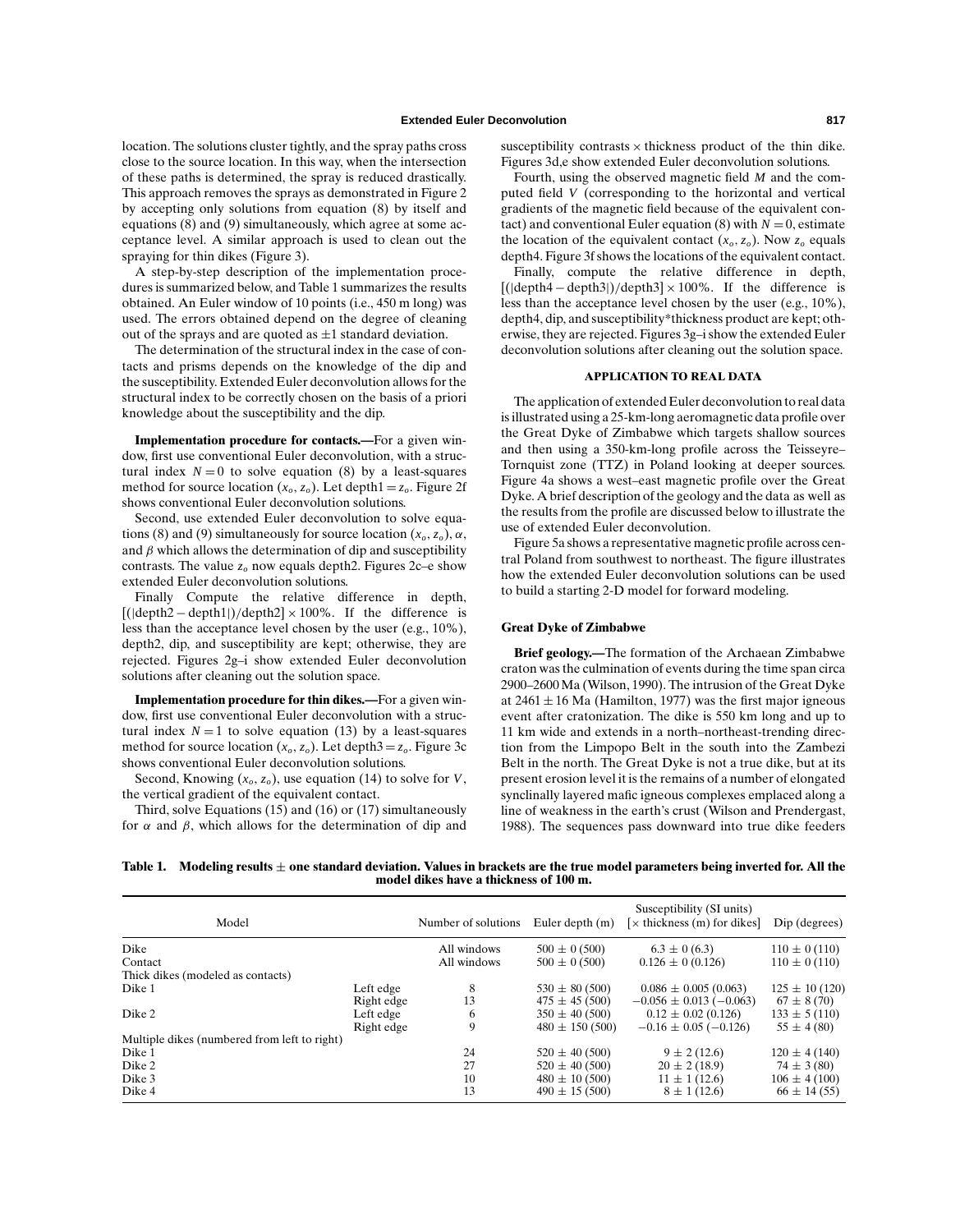to the complexes (Podmore and Wilson, 1987). Each complex consists of a lower ultramafic sequence and an upper mafic sequence with each sequence consisting of layered cyclic petrogenetic units. Layering in the cyclic units plunges gently toward the center of each complex. The mafic sequence has been entirely removed by erosion and is only preserved in the center of the synclines. The ultramafic sequence contains dunites, harzburgites, olivine-bronzitites, pyroxenites, and thin layers of chromite.

Running nearly parallel to the Great Dyke for its entire length are its main satellites, the Umvimeela dike (to the west) and the East dike (to the east). These are composed of quartz gabbros and were correlated with the Great Dyke by Worst (1960). McElhinny and Gough (1963) and Jones et al. (1975) confirm this relationship with their palaeomagnetic results. The satellites are generally undeformed except for relatively small offsets associated with a number of cross-cutting faults. They are, however, extensively deformed at the northern end within the Zambezi Belt. The satellite dikes are essentially vertical with a mean dip of 84◦ toward the Great Dyke for the Umvimeela dike and 89◦ away from the Great Dyke for the East dike, with average widths of 200 m and 100 m, respectively (Mushayandebvu, 1995).

**Magnetic data.—**The whole of Zimbabwe has been covered by an aeromagnetic survey program funded by the Canadian Development Agency, implemented in three phases. The Great Dyke and its satellites were covered by the first phase, carried



FIG. 2. Extended Euler deconvolution solutions from magnetic profiles (a) (same code and units as in Figure 1) over thick dikes modeled as contacts (b). Model source characteristics being inverted for are marked with an *X*. Solutions obtained from a combined use of conventional Euler [equation (8)] and the rotational constraint [equation (9)] are presented: depths in kilometers (c), dip in degrees (d), and the susceptibility contrast (e) with a few points plotting outside the plot window. Solutions for conventional Euler [using equation (8)] are presented in (f). Cleaning of spraying by using a 10% agreement in depth estimates is presented in (g), (h), and (i), maintaining the same units. Geomagnetic field characteristics: 50,000 nT field strength, inclination  $60°$ .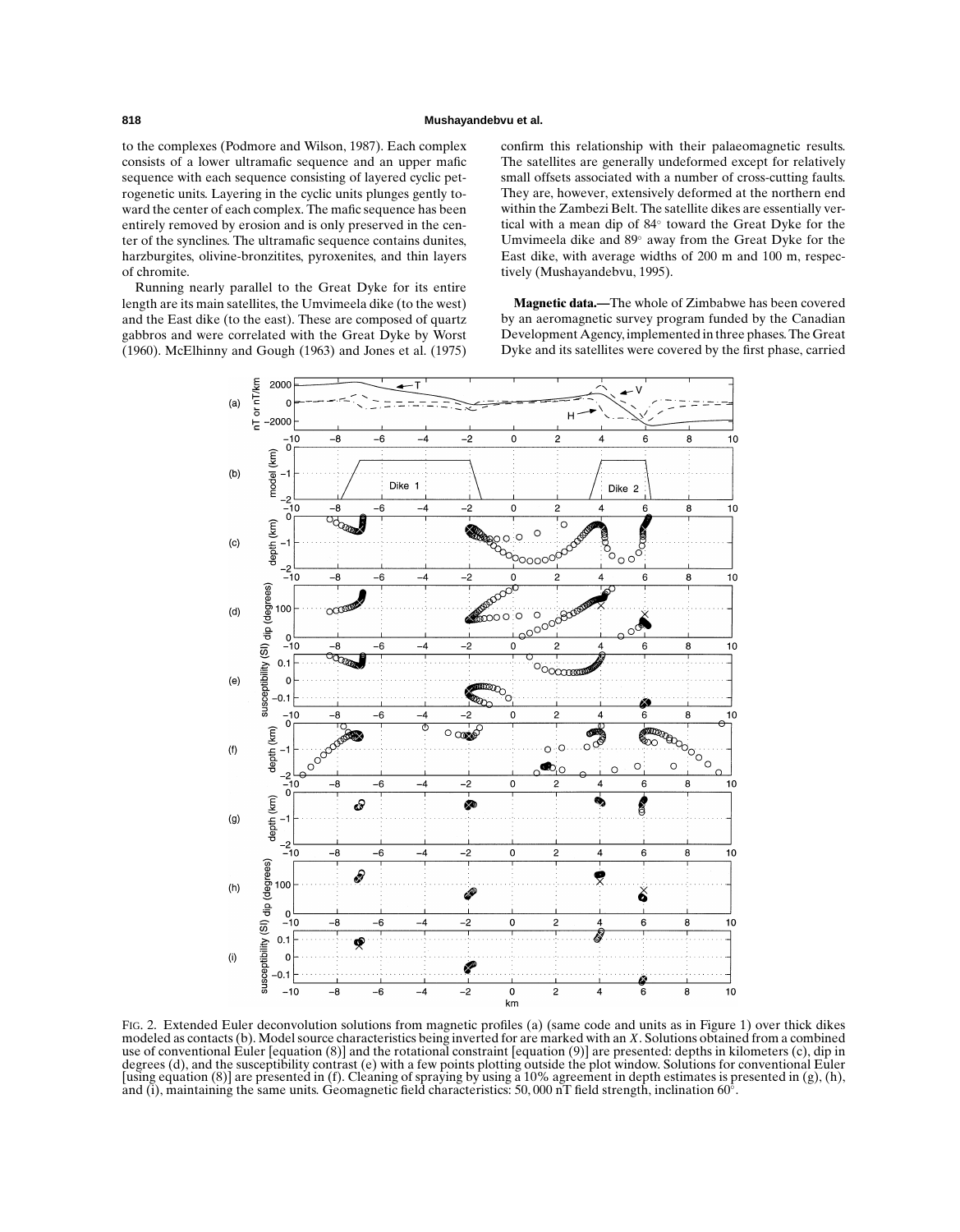out in 1983 by Kenting Earth Sciences Ltd., which covered the central third of the country. The survey was carried out at a mean terrain clearance of 305 m with east–west traverse lines spaced 1 km apart and north–south tie lines every 14 km. Total magnetic field data were obtained using a proton magnetometer with a resolution of 0.25 nT.

Remanent magnetization is often a complication in magnetic interpretation. For the Great Dyke and its satellites, the component of the remanence in the plane perpendicular to the dike is very close in direction to that of the present geomagnetic field. The direction of the remanent magnetization in the Umvimeela dike is declination  $(D) = 219.8^\circ$ , inclination  $(I) = -58.7°$ , and a circle of 95% confidence around that direction, or  $\alpha_{95} = 3.3^{\circ}$  (Mushayandebvu, 1991). In the Great Dyke,  $D = 220.4°$ ,  $I = -58.3°$ , and  $\alpha_{95} = 8.2°$  (McElhinny and Gough, 1963). The geomagnetic field has an inclination of −55◦ and a declination of −10◦. The dike anomalies could be modeled as the result of remanent and induced magnetization or as fully induced. If the magnetization is assumed to be induced, then higher susceptibilities are required to produce the observed anomalies.

**Deconvolution.—**The extended Euler deconvolution was run with a structural index of 0 to identify contacts. Then it was run with a structural index of 1 to identify dikes. No attempts were made to find intermediate structural indices which might



FIG. 3. Extended Euler deconvolution solutions from magnetic profiles (a) (same code and units as in Figure 1) over multiple thin dike models (b). Model source characteristics being inverted for are marked with an *X*. All solutions from extended Euler deconvolution are presented: depths in kilometers (c), dip in degrees (d), and the product of the susceptibility contrast and the thickness (e) with a few points plotting outside the plot windows. Solutions for the equivalent magnetic contacts are presented in (f). Cleaning of spraying by using a 10% agreement in depth estimates is presented in  $(g)$ , (h), and  $(i)$ , maintaining the same units. Geomagnetic field characteristics: 50, 000 nT field strength, inclination 60◦.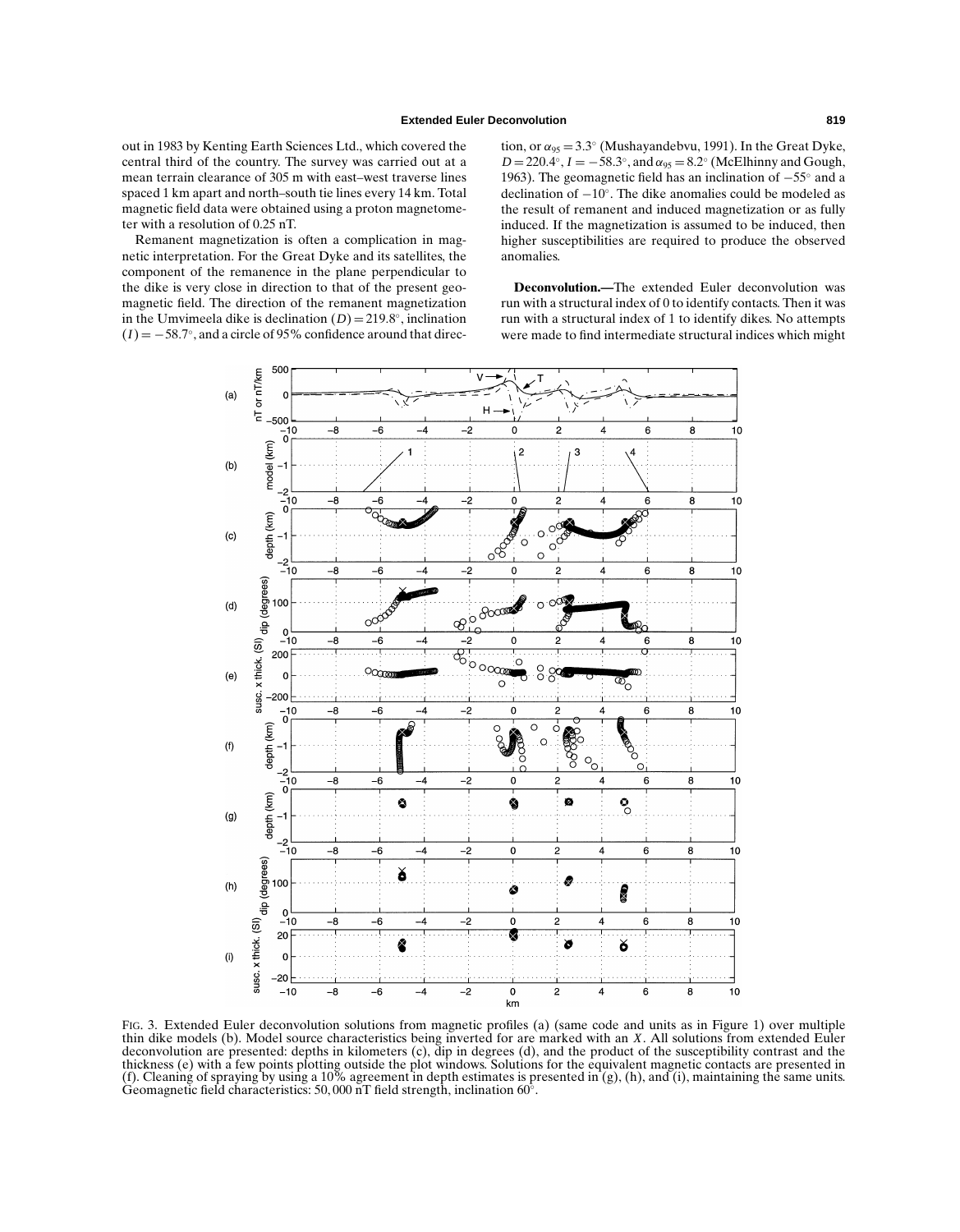improve solution clustering but are not related to a known model structure. The results for the dikes and the contacts are presented together (Figure 4). Besides the conventional clustering of solutions, the dip and susceptibility contrast associated with the chosen model can help in assessing the suitability of the choice. When structures are not well defined, it is possible to have both the dike and contact models identifying source points with different depths (contact depths tend to be shallower). In many cases, it is now possible to choose the more appropriate model from the clustering of the associated dip and susceptibility values. It is also now possible to choose the correct structural index on the basis of a priori knowledge about the susceptibility and the dip. The deconvolution was run using a number of window sizes. The choice is always a trade-off between reducing noise in data, which needs larger window sizes, and reducing source interference, which needs smaller windows.

The profile (Figure 4a) is a 25-km section of a flight line which cuts the Great Dyke at 17.48◦S latitude and runs west to east. An estimate of the strike of the Great Dyke was made from aeromagnetic maps, and the profile data were projected onto a profile perpendicular to the dike before deconvolution. This gave a mean sampling interval of 66 m. The results obtained from using a window size of 20 points (1.25 km long) are presented. The same acceptance criteria described in the earlier section on Solution Strategy and Model Studies are applied but using an acceptance criterion of 15% agreement in depths.



FIG. 4. Extended Euler deconvolution solutions from a magnetic profile over the Great Dyke, Zimbabwe: (a) total field magnetic profile, (b) depth (kilometers) (ground level marked), (c) dip (degrees), (d) susceptibility contrast (SI units) (for contacts) or product of the susceptibility and the thickness (for dikes) (kilometers). The + symbols are solutions from inversion using the dike model (structural index of 1); the circles are solutions from using the contact model (structural index of 0). A simplified geological section from the interpretation is given (e). (Profile provided by Geological Survey of Zimbabwe.)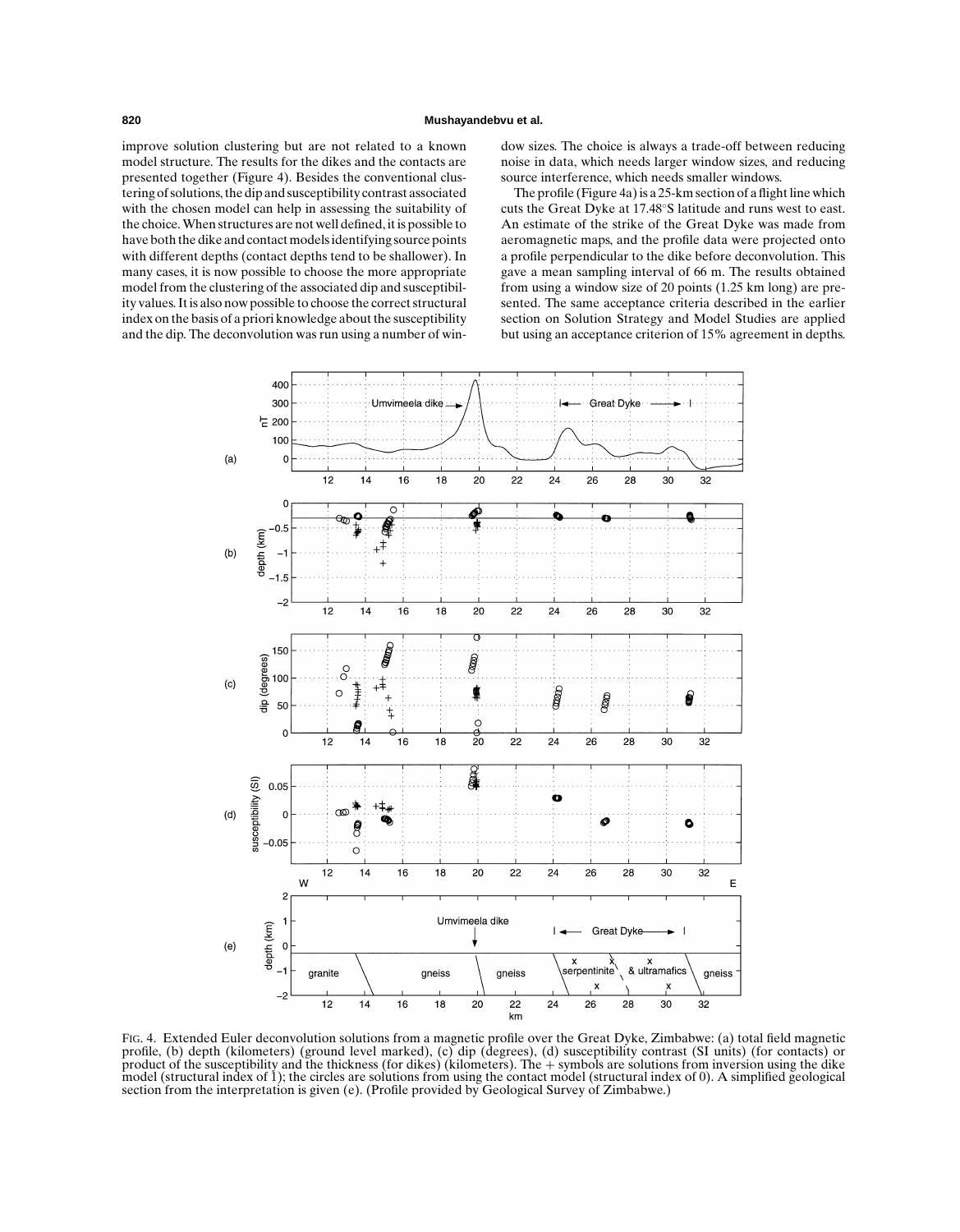Isolated solutions have been rejected. The depths (Figure 4b) are from the flight height, so they must be reduced by 305 m (the flight height) for depth from the surface. The dips (Figure 4c) are defined as an angle from the positive *x*-direction, varying from  $0°$  to  $180°$ .

The Umvimeela dike stands out with the largest anomaly centered near the 20-km marker on the profile. When inverted with a structural index of 1, i.e., assuming it is a dike, it comes out with a depth to the top from the flight height of  $410 \pm 50$  m, a dip of  $73° \pm 6°$ , and a product of susceptibility and thickness of  $53 \pm 6$  m (SI units) This agrees well with the expected mean value of  $84° \pm 12°$  for the dip. Hand specimens from the Umvimeela dike give a mean susceptibility of 0.008 (SI units) and a product of susceptibility and thickness of 1.6 m (SI units) (Mushayandebvu, 1995). This value is much less than the value obtained from Euler deconvolution, which indicates the anomalous field is predominantly from remanence. Inverted as a contact, i.e., using a structural index of zero, the depth to the top of the contact would be above the ground with a larger scatter in the dip estimates, showing the dike model as the preferred model.

The Great Dyke signature is a lower amplitude but broader anomaly which stretches from the 24-km to 31-km markers. The complex nature of this layered intrusion is evident in the magnetic response and the variations in solutions with different window sizes. The Great Dyke comes out as three contacts. The westernmost contact has a dip of  $63^\circ \pm 12^\circ$  and a susceptibility contrast of  $0.029 \pm 0.005$  (SI units). The easternmost contact has a similar dip of  $62^\circ \pm 5^\circ$  with a susceptibility contrast of  $-0.016 \pm 0.003$  (SI units), the negative sign indicating a drop in susceptibility with increasing distance in the positive profile direction. A contact is also mapped inside the dike with a dip of  $56° \pm 10°$  and a susceptibility of  $-0.013 \pm 0.001$  (SI units). Interference between these closely spaced edges affects the dip estimates. The edges identified by the inversion are steeper than the layering of the cyclic petrogenetic units within the dike and are hence assumed to represent the structure of the weathered near-surface serpentinite zone.

A low-amplitude anomaly near the 14-km marker can be seen. This roughly coincides with the mapped contact between gneissic and granitic terrains. Extended Euler deconvolution shows the contacts, which crop out with dips of  $16° \pm 2°$ . The strike of the contacts is not accurately known, but a rough estimate gives a strike correction that would increase the dip to about 60◦. Although granite can produce significant magnetic anomalies, a large intrusive body that cooled slowly tends to have large magnetite grains as magnetic remanence carriers which do not hold a stable remanence (Spall and Noltimier, 1972). As a result, the observed magnetic anomaly can be assumed to be predominantly induced. A simplified geological section derived from the extended Euler solutions is presented in Figure 4e.

#### **Teisseyre–Tornquist Zone, Poland**

**Brief geology.—**Poland can be subdivided into three broad geological units: the Precambrian East European platform to the northeast, the younger and mobile Paleozoic West European platform to the southwest, and an area of Alpine folding to the south. The boundary between the East European



FIG. 5. Extended Euler deconvolution solutions from a magnetic profile across the Teisseyre–Tornquist zone, Poland. (a) Total field magnetic profile. (b) Solution depths (kilometers) from a flight height of 500 m and dips using a structural index of 0 for contacts (depths are marked with circles, and dips are marked with a line from the circle), with the dashed outline marking a simplified geological section used in forward modeling (Figure 6). (c) Susceptibility contrast.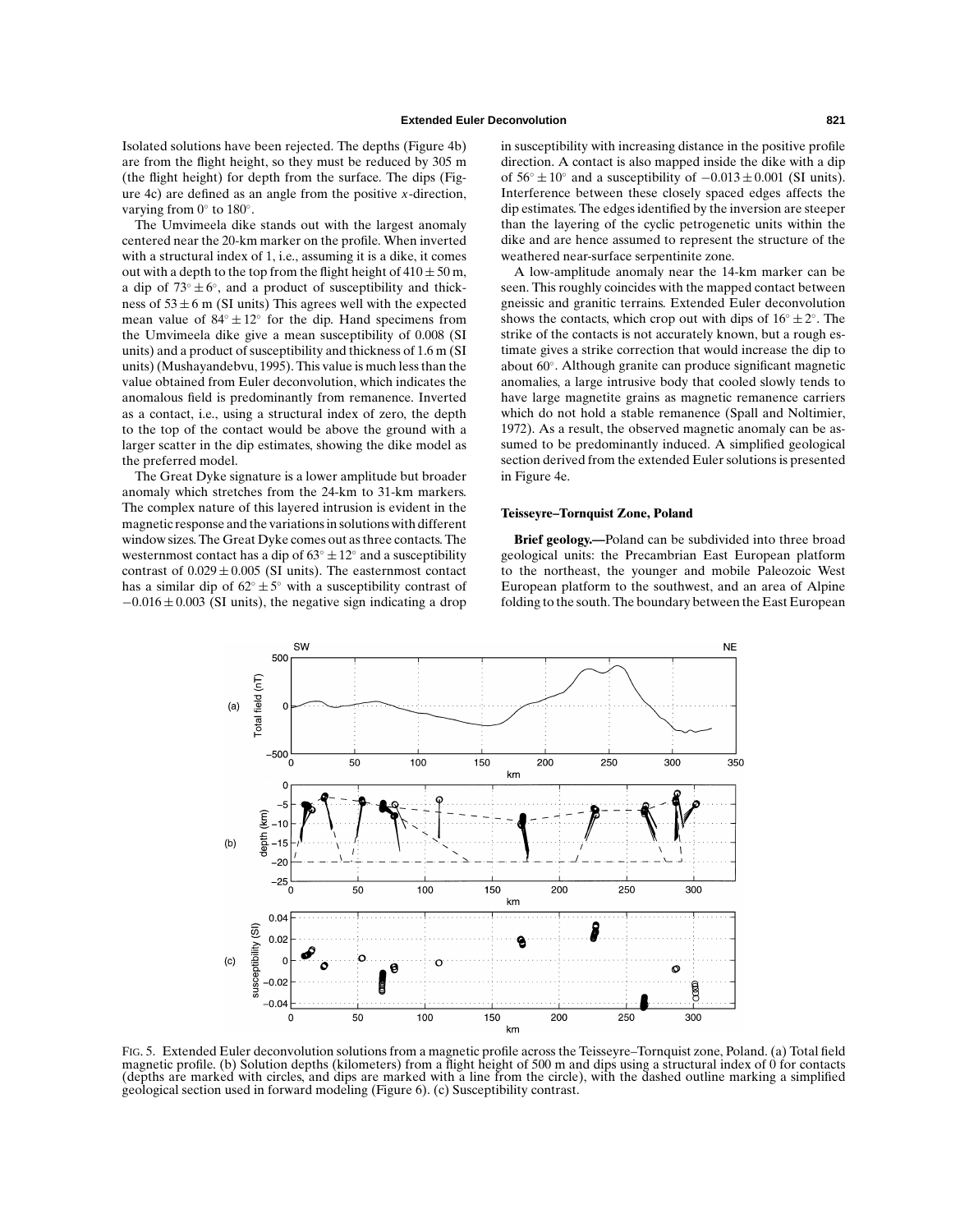## **822 Mushayandebvu et al.**

and West European platforms is known as the Teisseyre– Tornquist zone (TTZ), which trends northwest–southeast through central Poland. The East European platform is a stable block where Paleozoic and Mesozoic deposits are essentially unaffected by any orogenic phases. The West European platform underwent folding and faulting during Variscan and Alpine orogenies and developed a thick sequence of Paleozoic and Mesozoic deposits. The TTZ is Europe's longest tectonic lineament that bisects the continent in a northwest– southeast direction from the North Sea to the Black Sea. Its width through Poland varies between 50 km in the northwest to 90 km in the southeast (Guterch et al., 1986). The TTZ exhibits major deformation, which has affected both the basement and overlying sediments. No volcanic rocks appear to be present; thus, the smooth nature of the southwest–northeast magnetic profile (Figure 5a) reflects magnetic basement at

depths of 3 to 6 km, substantiated by seismic data (Sledziński, 1998). The distribution of mineral deposits in Poland is controlled by the TTZ, with most being situated southwest of this feature.

**Magnetic data.—**The profile has been constructed by Geophysical Exploration Technology Ltd. from a national compilation of mainly total intensity ground data processed using a 500-m grid spacing with a 500-m terrain clearance. The positive anomaly centered on 250 km is a major magnetic anomaly paralleling the northeast side of the TTZ and is clearly delineated by Magsat crustal data (Taylor and Ravat, 1995).

**Deconvolution.—**The extended Euler deconvolution was run with a structural index of 0 to identify magnetic contacts

|  | Table 2. $\:$ Extended Euler solutions across the Teisseyre–Tornquist zone picking up contacts. Errors are $\pm$ one standard deviation. |  |  |  |  |  |  |  |
|--|------------------------------------------------------------------------------------------------------------------------------------------|--|--|--|--|--|--|--|
|--|------------------------------------------------------------------------------------------------------------------------------------------|--|--|--|--|--|--|--|

| Location (km)   | Number of solutions | Depth $(km)$  | Dip (degrees) | Susceptibility contrasts (SI units) |
|-----------------|---------------------|---------------|---------------|-------------------------------------|
| $12.2 \pm 1.6$  | 20                  | $5.4 \pm 0.5$ | $121 \pm 13$  | $0.0054 + 0.0020$                   |
| $24.9 \pm 0.3$  | 10                  | $3.1 \pm 0.2$ | $56 + 5$      | $-0.0050 \pm 0.0006$                |
| $53.0 \pm 0.2$  | 11                  | $4.3 \pm 0.3$ | $114 \pm 1$   | $0.0025 + 0.0005$                   |
| $68.4 \pm 0.2$  | 25                  | $5.5 \pm 0.4$ | $15 \pm 3$    | $-0.018 + 0.005$                    |
| $77.1 \pm 0.5$  |                     | $8.0 \pm 0.1$ | $66 + 3$      | $-0.0063 \pm 0.0005$                |
| $77.5 \pm 0.2$  |                     | $5.1 \pm 0.1$ | $37 + 1$      | $-0.0085 + 0.0005$                  |
| $110.4 \pm 0.2$ |                     | $3.8 \pm 0.0$ | $91 \pm 3$    | $-0.0025 + 0.0005$                  |
| $172.1 \pm 0.6$ | 31                  | $9.4 \pm 0.8$ | $63 \pm 3$    | $0.017 + 0.002$                     |
| $226.5 \pm 0.6$ | 23                  | $6.7 \pm 0.5$ | $136 \pm 3$   | $0.026 \pm 0.003$                   |
| $263.1 \pm 0.4$ | 34                  | $6.6 \pm 0.4$ | $41 \pm 3$    | $-0.040 + 0.003$                    |
| $286.5 \pm 0.6$ | 8                   | $3.7 \pm 1.0$ | $80 + 12$     | $-0.0085 + 0.0006$                  |
| $301.6 \pm 0.3$ |                     | $5.1 \pm 0.1$ | $157 + 4$     | $-0.028 \pm 0.005$                  |



FIG. 6. Forward modeling using of extended Euler deconvolution solutions from a magnetic profile across the Teisseyre–Tornquist zone, Poland, Northwestern Geophysical Associates' Modeling software, GM-SYS.